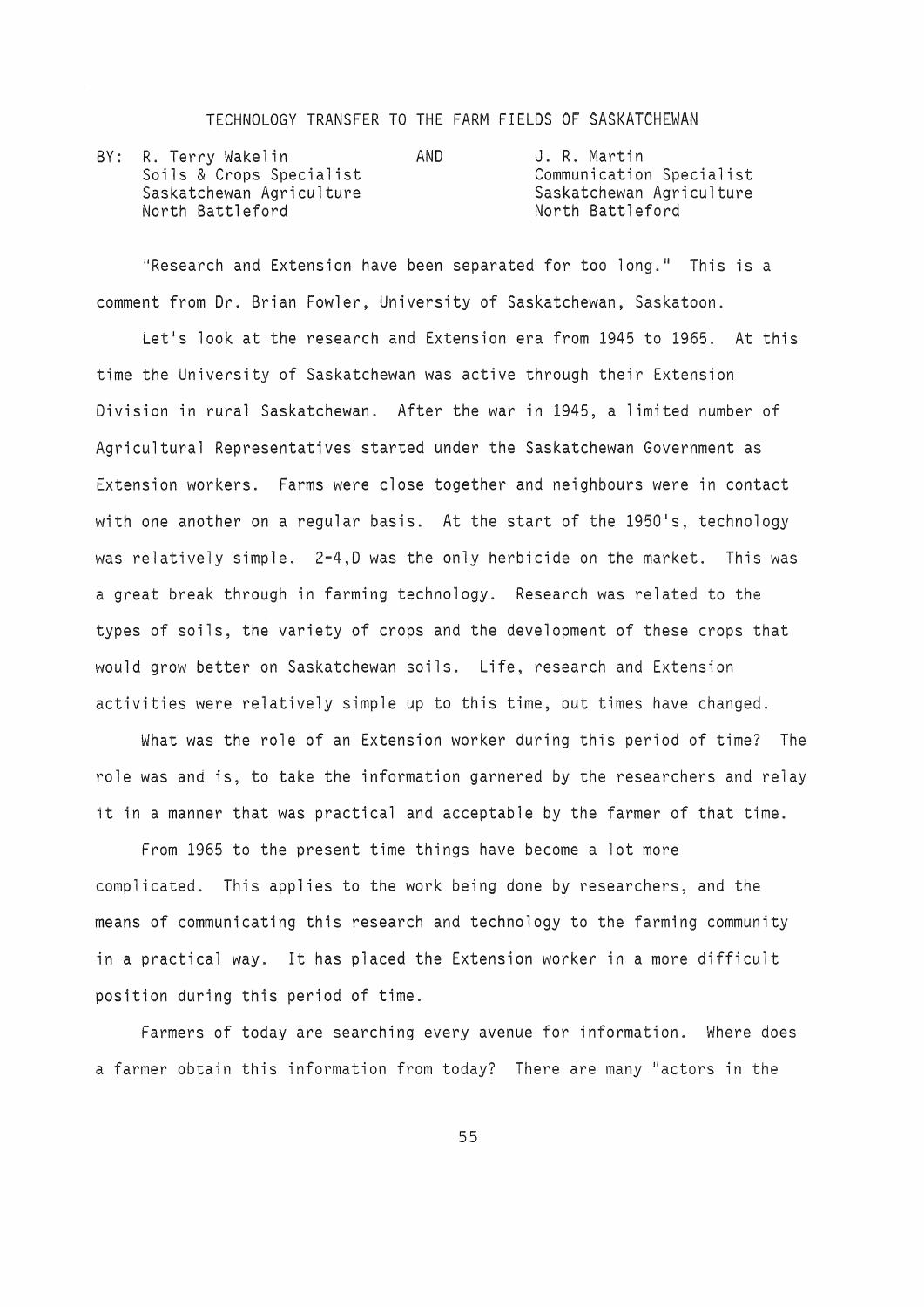field". They include Agriculture Canada, PFRA, the University of Saskatchewan, and Saskatchewan Agriculture in our province. Industry must be included in this entire group. Industry is where the producer buys the final product for use on the farm, and is the group between which the last technology transfer occurs.

By looking at these "actors" we must ask ourselves the question, "How do we get our act together?" It becomes very important that all of us who are transferring technology in this entire field be all talking the same language. It is hard for a farmer to accept new ideas and new technology that may come from many different sources each with a slightly different angle. Each of the "actors" in this transfer of technology may have their own biases and opinions. This makes it difficult for a farmer to understand what he should or should not be trying. The Extension worker must take the technical information that is available, transfer it to the farmer so that a correct decision can be made.

As Extension workers we find it difficult to get this technology to the farmer and industry people in our areas. Each of these "actors" on the technology transfer scene have diverse interests.

What are the bottlenecks in the system for transferring technology to the farmgate? The researcher lacks proper funding. A quotation from Agri Week dated January 27, 1986 states, "agriculture spending is grossly inadequate and the Federal Government should increase its research spending by 50 million dollars a year over the next five years". It is often difficult for a reseacher to obtain money for research but it is harder to obtain money for the Extension component which is necessary to transfer this research technology to the farm.

The next problem is the volume of very technical research that is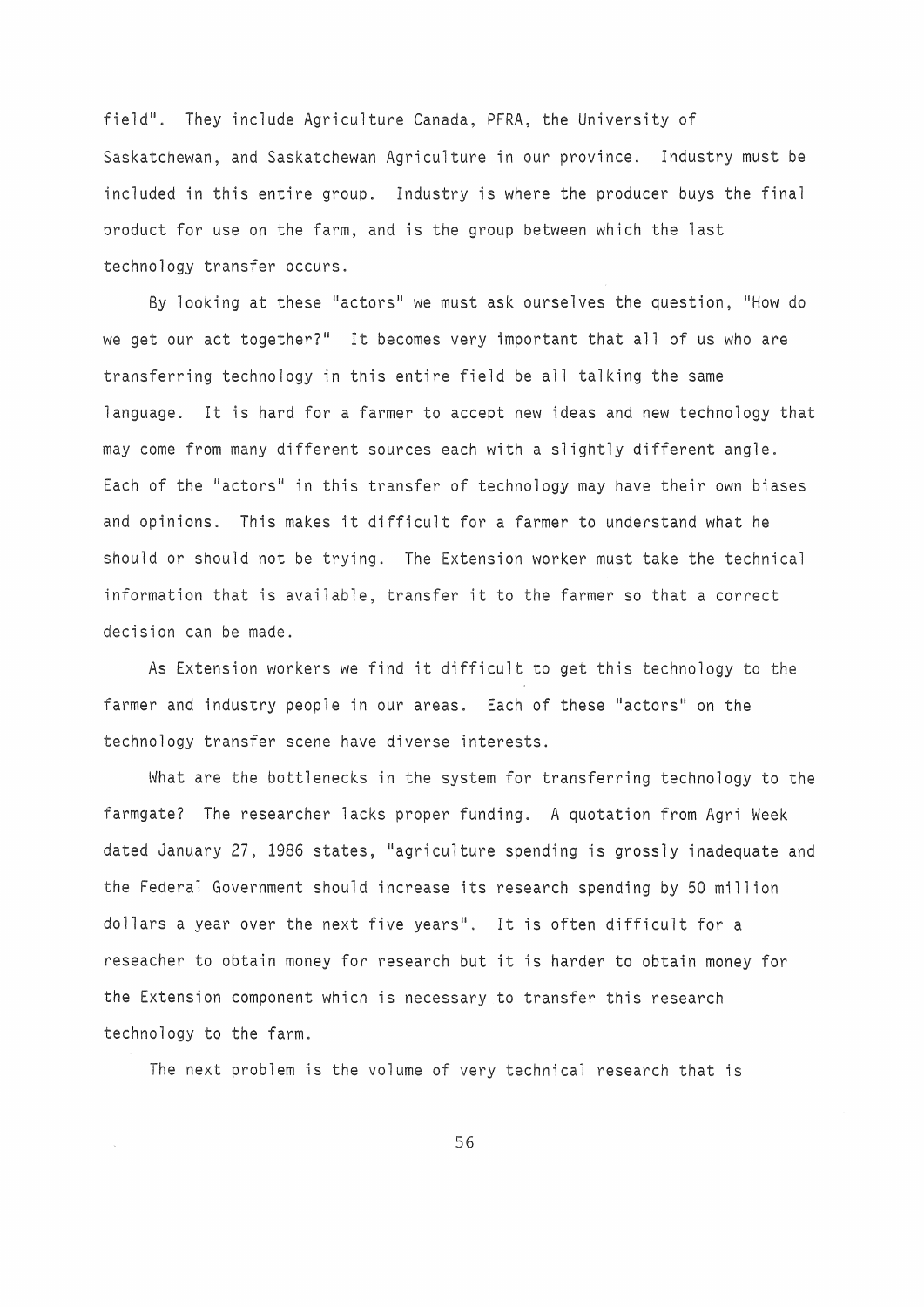available today. The Extension worker's problem is to take this great volume of very technical information and transfer this information to the farmgate. Information must be in a form that is perceived by the farmer to be useful and acceptable. We can thus see as Extension workers how important the on-farm demonstration projects have become. It is important that these projects be an on going process and regionally located.

How many actors have become involved recently with on-farm demonstration projects? They include the University of Saskatchewan, Saskatchewan Agriculture, PFRA, and industry, as well as grower and commodity groups.

It is certain that the producer would like some stream lining done in this transfer of technology right from the researcher to the farmgate. It is likely that industry would also like this research stream lined to them in a more direct manner.

The Extension worker is designated to get information to the farmer but Extension must consider becoming a little closer to industry and the researchers in order to better co-ordinate and transfer this technology.

Let us now take a look at the Extension Services of Saskatchewan Agriculture. In northwestern Saskatchewan, according to the 1984 information from Extension Service, Saskatchewan Agriculture, we were dealing with the following number of active farmers per Agricultural Representative District. District 29, Rosthern - 1,491 farms District 30, Unity - 1,393 farms District 33, Shellbrook - 1,751 farms District 34, North Battleford - 1,406 farms District 35, Lloydminster - 1,318 farms District 36, Meadow Lake - 910 farms District 38, Turtleford - 1,171 farms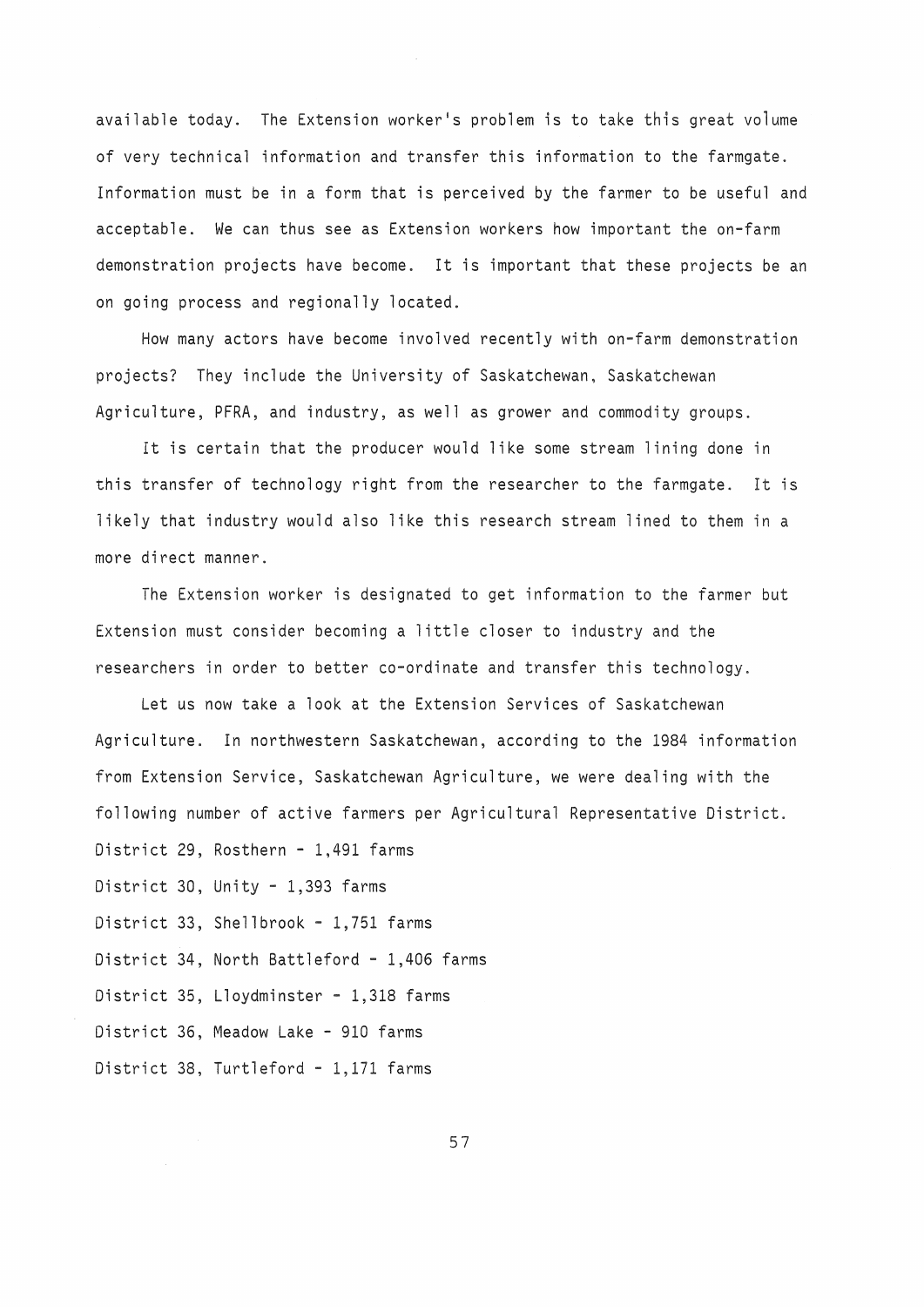This works out to an average of 1,348 farms per Agricultural Representative District. The Extension Branch of Saskatchewan Agriculture has seven Agricultural Representatives and five Specialists serving all these farms. You can see from this, if all of a sudden every farmer wanted all the services that we could supply it would be impossible to handle all of these requests. This means we must co-ordinate all of the ideas, activities, and research from all the "actors" involved in technology transfer if we expect this transfer to take place. Remember, it must be accepted by the farmer.

There are new means of technology transfer in the electronic age that we are facing today. Radios are in every home, every car, truck, and tractor. Many people have VHS units in their homes. The mass media will play a greater role in the future of transferring technology to a very sparse farming population.

In northwest Saskatchewan a pilot project using the radio mass media got under way on September 1st, 1985. Here is how it took place.

The Communication Specialist and Extension staff of Saskatchewan Agriculture in the northwest do a lot of radio work. After a discussion with all of the staff, it was found that a lot of similar questions relating to agriculture were asked many times, year after year.

Would it be possible to develop a public service question and answer series to answer these questions? Would our local radio station, CJNB be willing to air such a series? This would enable our Extension staff to reach some of the people who may never have used our services.

In June of 1985 the Communication Specialist proposed the idea to the Extension staff in North Battleford. After due consideration it was agreed it was worth a try and thus, this project idea was started. The next stage was to approach CJNB to see if they would carry the question and answer series as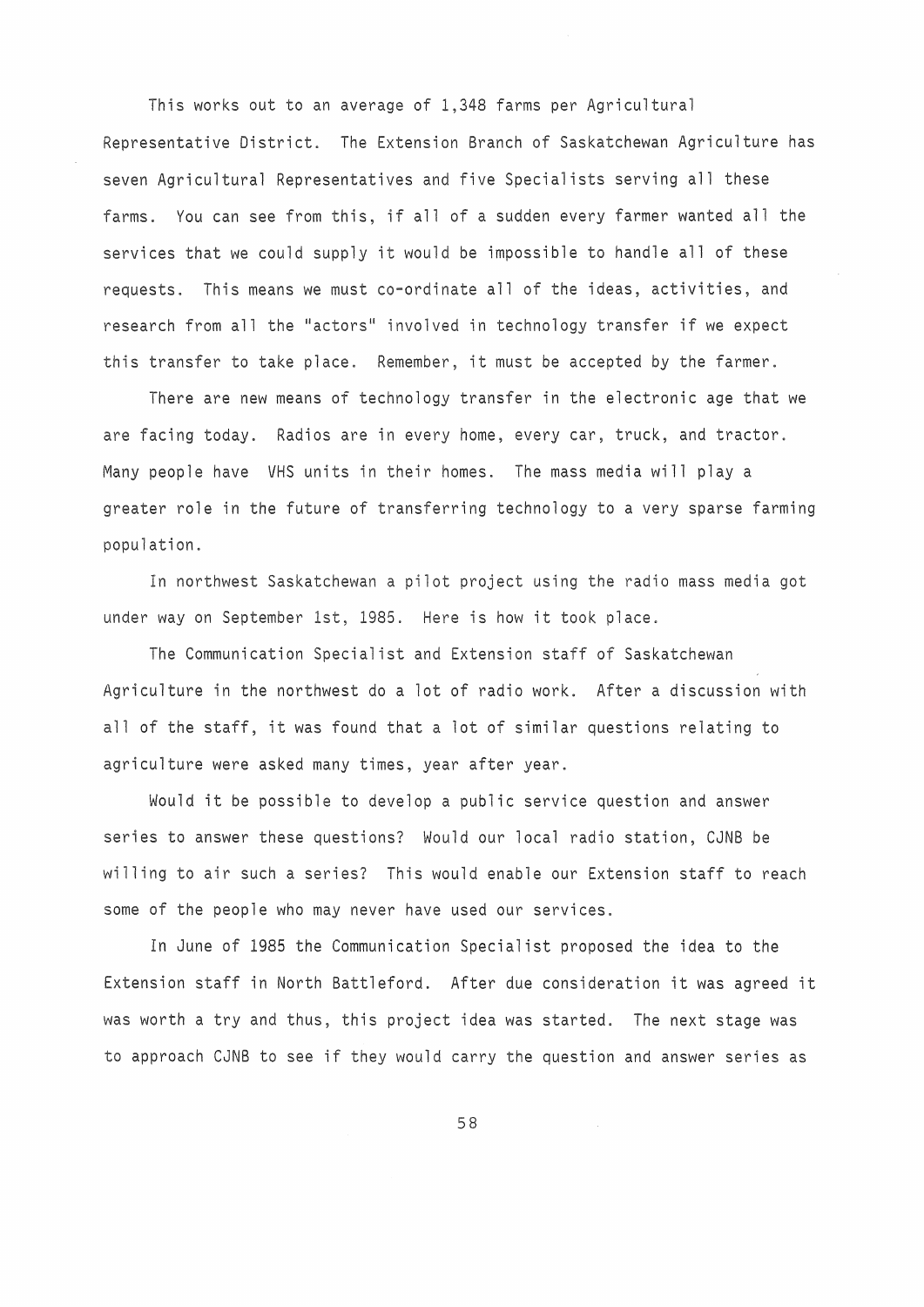a public service announcement. They agreed the idea could be used, however, some production costs could be incurred. We had no available money, however we proceeded, assuming like all good Extension workers, that money would be found somewhere.

The idea was then presented to Regional Director, Larry White, whose reaction was yes, but what about the extra time needed to develop the project? As a sight handicapped Extension worker, the Communication Specialist requires competent assistance in preparing some of the work. It was agreed, Diane Frolek, who works for the Communication Specialist, would be allowed some extra time to help get this project underway. It would take extra time for surveying the Ag Reps and Specialists for the commonly asked questions, getting these questions, and sorting them into the appropriate subject matter areas.

Here are the areas that were decided which would be appropriate for our Region. They include fertilizers, herbicides, horticulture, livestock, farm management, agricultural implements and buildings, farmstead planning, insect pesticides, plant disease identification, forages, cereals, oilseed, and water and sewage systems. These were sent out to five of the seven Ag Reps in northwest Saskatchewan that work with the Communication Specialist on Agritopic, on a regular basis. They include Eric Johnson, Unity; Harold Amundson, Shellbrook; Hank Nickel, North Battleford; Roland Brassard, Lloydminster; and Val Muller, Turtleford. Also included were the five Specialists in the Regional office. We all sat down and filled in the commonly asked questions in each of these areas that we had records of or that we could recall. These were requested by the first week of July, 1985.

The next stage was the mammoth job of sorting these questions within each subject matter area. There were duplications; others, where with a small word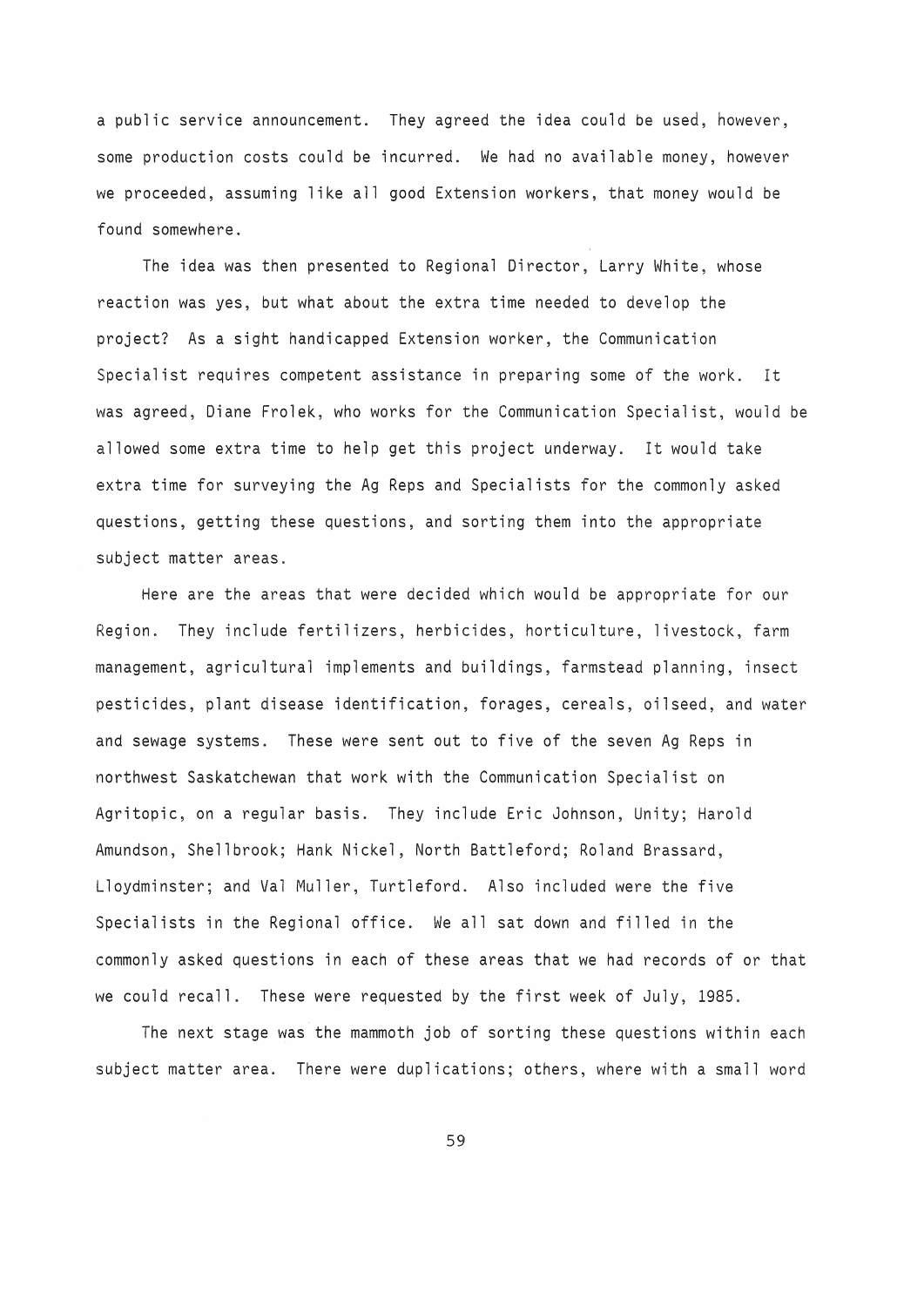change, could combine two questions. There were others that were debatable as to which subject matter area they should be allocated. It was decided at this time that this pilot project would run from September the 1st to the end of March, 1986. One question would be aired for each working day during this period of time.

As a former farmer the Communication Specialist felt that certain questions are foremost in a farmer's mind during different months of the year. Thus it was necessary to break all these questions from each subject area into monthly interest groups. It was quite evident that we had more questions than could possibly be answered during the period of this pilot project. The question arose as to how to select the most pertinent questions from the wide variety posed for each month's airing. Rather than having all 10 people invloved in the project make the final question selection, it was decided to leave this to the five Regional Specialists. These include, Terry Wakelin, Soils and Crops Specialist; Edgar Harder, Farmstead Engineering Specialist; Lyle Darwent, Farm Management Specialist; Bob Sparling, Livestock Specialist; and Jim Martin, Communication Specialist. Once each month, we sit down as a group of Specialists at the Regional office and select the most pertinent questions for the upcoming month. Surprisingly enough, the Specialists agree fairly concisely as to which questions should be aired each month. Using the Specialists eliminates having to bring in the Ag Reps from a distance.

Once the monthly question selections are made, the Specialists break them down into early of the month, middle of the month, or late month airings. At the same time the Specialists allocate the staff members who are responsible for answering specific questions for the month.

The next step is to type up the monthly questions, who is responsible for